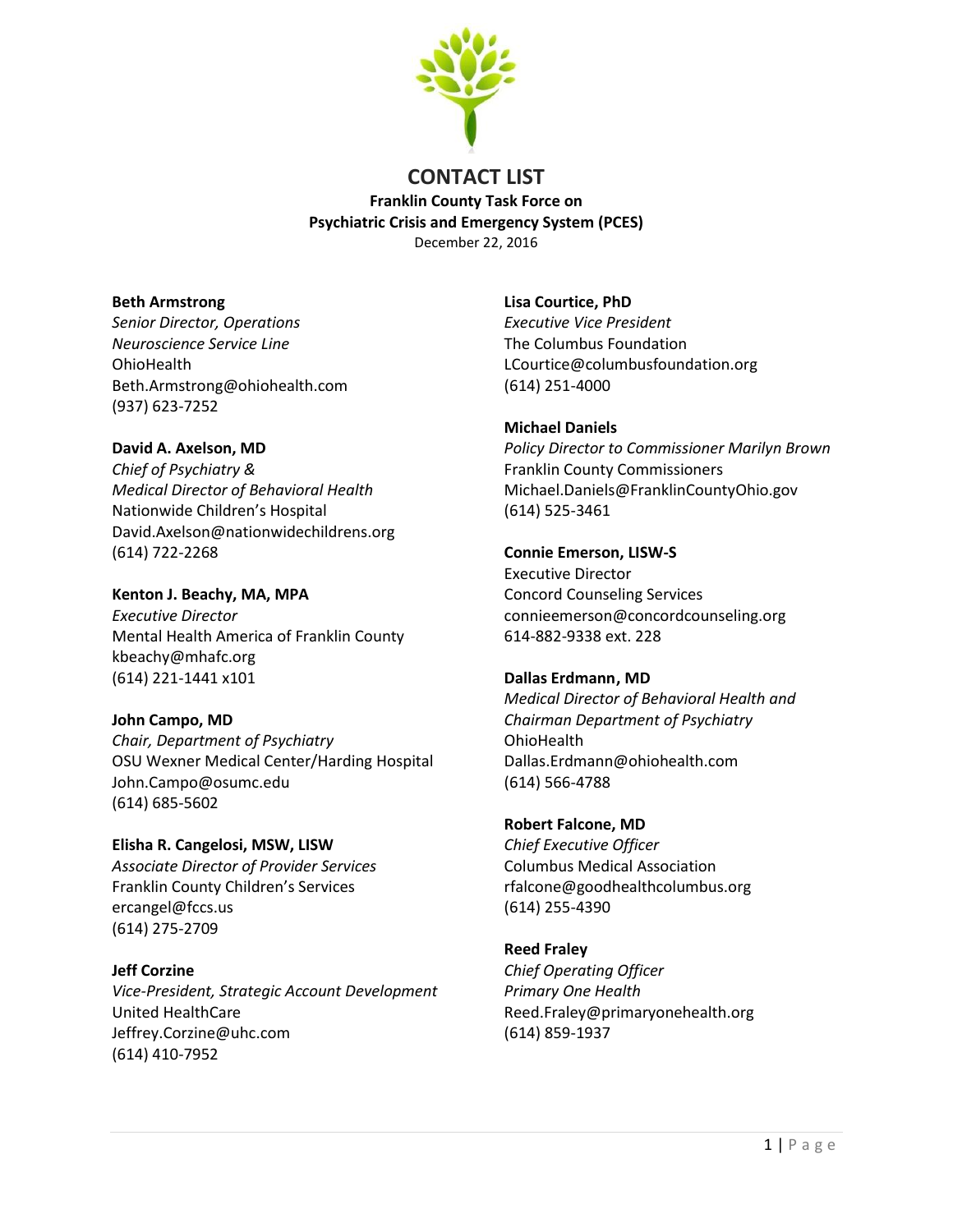#### **Stanley Frank**

*Chief Executive Officer* Ohio Hospital for Psychiatry stanley.frank@acadiahealthcare.com (614) 445-5310

**Sharon Hawk-Carpenter** Unit Director Mount Carmel Health System [shawk-carpenter@mchs.com](mailto:shawk-carpenter@mchs.com) (614) 783-7372

#### **Pablo Hernandez, MD**

*Medical Director* Netcare Access hernandez@netcareaccess.org (614) 753-7018

**Emily Higgins**  *Director of Behavioral Health*  Molina Health Care Emily.Higgins@MolinaHealthCare.Com (614) 212-6298

### **Shawn Holt**

*President and CEO* Maryhaven sholt@maryhaven.com (614) 445-8131

**Kelly Hopkins, MHA** *System Program Director* OhioHealth Neuroscience kelly.hopkins@ohiohealth.com (614) 788-4718

**Garry Hoyes** *Chief Executive Officer* Dublin Springs garryhoyes@SPSH.com (614) 717-1800

**Terri Donlin Huesman** *Vice President Programs* Osteopathic Heritage Foundation Tdonlin@ohf-ohio.org (614) 737-4359

**Mark Hurst, MD**

*Medical Director* Ohio Department of Mental Health Mark.Hurst@mha.ohio.gov (614) 446-6890

**Terry R. Jones** *Director of Behavioral Health-Ohio Market* **Caresource** Terry.Jones@CareSource.com (937) 531- 2401

**David P. Keseg MD FACEP** *Medical Director* Columbus Division of Fire dkeseg@columbus.gov (614) 270-1324

**Jeff Klingler** *President and CEO* Central Ohio Hospital Council jeffk@centralohiohospitals.org (614) 358-2710

**Jack R. Kullman, Jr.** *Director* Franklin County Guardianship Service Board jack\_kullman@franklincountyohio.gov (614) 525-2280

**Natalie Lester, MD** *Director, Psychiatric Emergency Services* OSU Wexner Medical Center/Harding Hospital Natalie.Lester@osumc.edu (614) 293-9180

**Veronica Lofton** *Chief Executive Officer* Twin Valley Behavioral Health Veronica.Lofton@mha.ohio.gov (614) 752-0333 Ext. 4288

**Amanda Lucas, Med, MBA** *Executive Director* OSU Wexner Medical Center/Harding Hospital & The Neurological Institute Amanda.Lucas@osumc.edu (614) 546-9751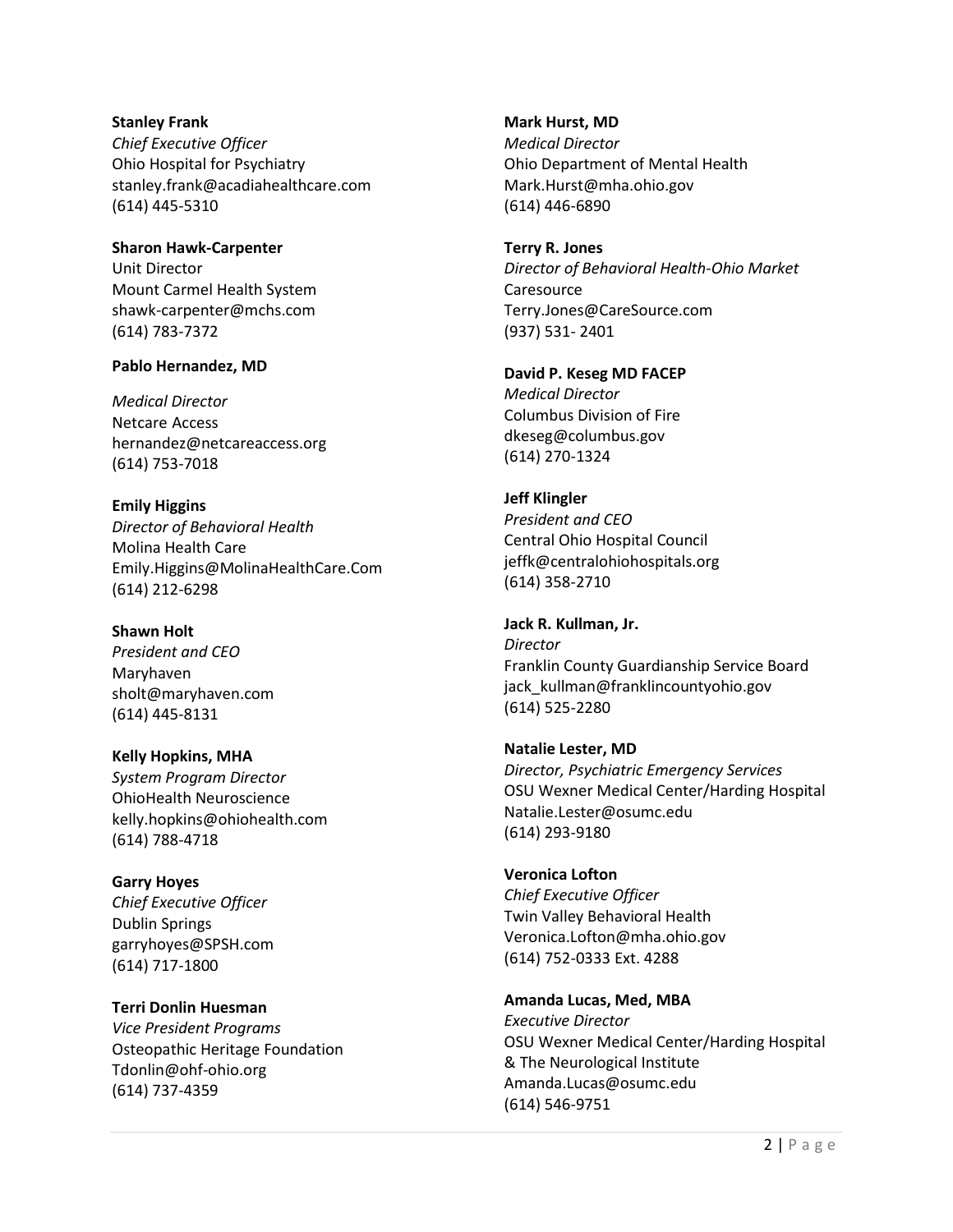**Rachelle Martin** *Executive Director* National Alliance on Mental Illness, Franklin Co. Rachelle@namifc.org (614) 266-6709

**Lance McCoy, MD** *Medical Director* Molina Healthcare of Ohio (800) 642-4168 lance.mccoy@molinahealthcare.com

**Sara McIntosh, MD** *Medical Director* Maryhaven Smcintosh@maryhaven.com (614) 271-3108

**Sean McKibben** *President and Chief Operating Officer* Mount Carmel West smckibben@mchs.com (614) 234-4071

**A. Dustin Mets** *CEO* CompDrug dmets@compdrug.org (614) 224-4506

**Robert V. Morris II** *Administrative Magistrate* Franklin County Probate Court rvmorris@franklincountyohio.gov (614) 525-3593

**Dr. Ann Morrison, MD** *Chief Clinical Officer*  Twin Valley Behavioral Health ann.morrison@mha.ohio.gov (614) 752-0333 Ext. 4288

**Michele Perry, LISW-S** *Director of Crisis and Assessment Services* Netcare mperry@netcareaccess.org (614) 278-0120

### **Kathy Ritchey, Ph.D.**

*Clinical Director* Syntero [kritchey@syntero.org](mailto:kritchey@syntero.org) (614) 889-5722, ext. 225

### **David Royer**

*Chief Executive Officer* ADAMH Franklin County droyer@adamhfranklin.org (614) 222-3760

## **Holly Saelens**

*Vice President, Government Contracts* Molina Healthcare Holly.Saelens@MolinaHealthCare.Com (614) 212-6405

### **Laura Moskow Sigal, MA**

*President* Sigal Consulting Group *Interim Executive Director* Central Ohio Diabetes Association laura@sigalconsultinggroup.com (614) 975-9612

### **Delany Smith, MD**

*System Chief Clinical Officer* ADAMH Franklin County dsmith@adamhfranklin.org (614) 222-3756

# **Patrick Stephan**

*Deputy Director*  Ohio Department of Medicaid [Patrick.Stephan@medicaid.ohio.gov](mailto:Patrick.Stephan@medicaid.ohio.gov) (614) 728-2736

# **Sandra Stephenson, MSW, MA**

*Director – Integrated Healthcare* Southeast, Inc. [stephensons@southeastinc.com](mailto:stephensons@southeastinc.com) (614) 225-0980